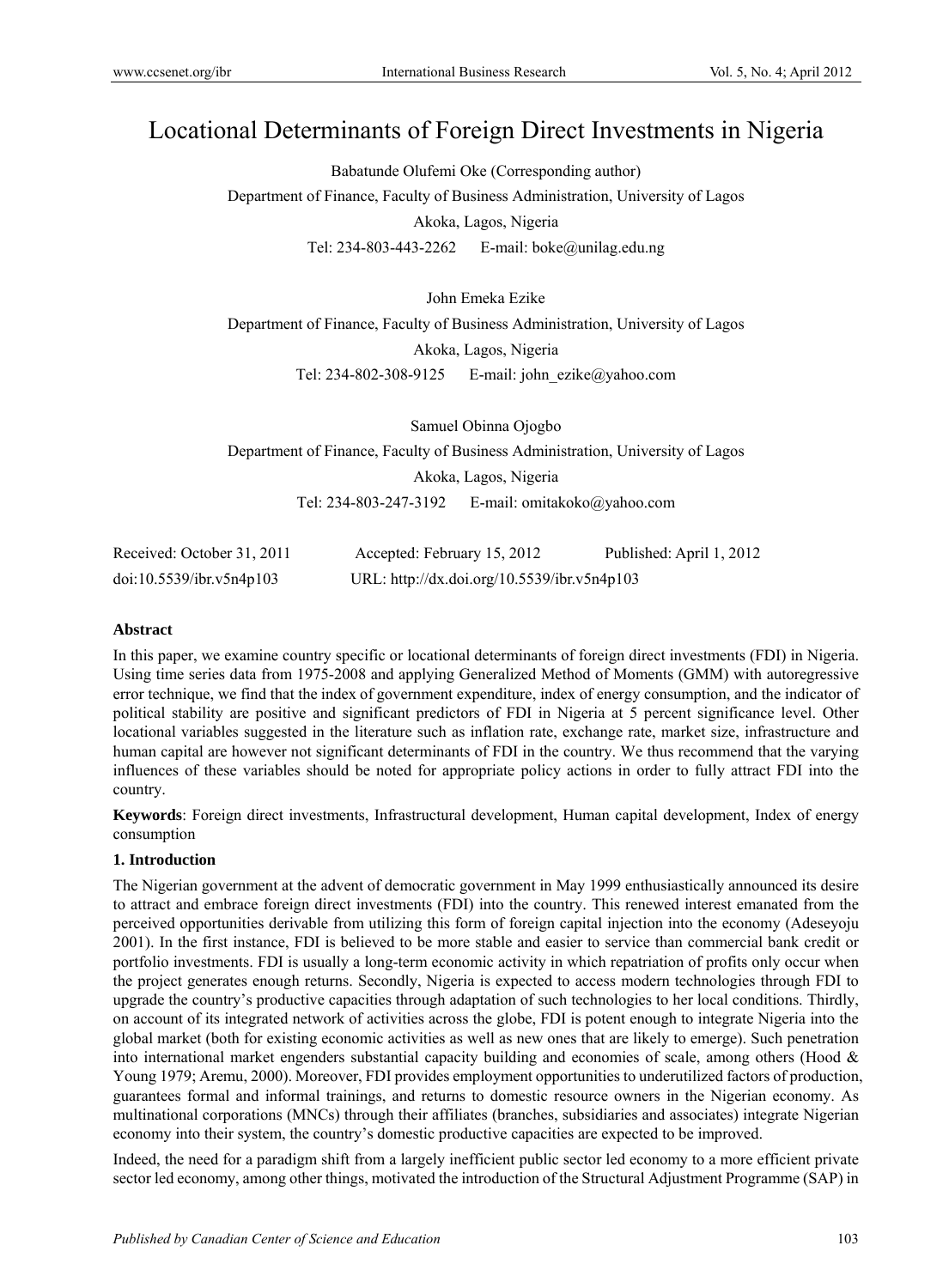Nigeria in 1986. Thus, policies such as financial liberalization, currency devaluation, privatization and commercialization of public enterprises, removal of price controls and subsidies were introduced. Also, actions were taken to remove all obstacles to the growth of private investments even as efforts were made to provide incentives to existing, as well as potential investors Okwo (1999).

Policymakers in the country further realized the need to embark on proactive investment promotion strategy in order to promote the country to potential investors abroad. Indeed, key issues relating to investment climate and business operating conditions were to be taken seriously. In the era of globalization of markets, investment and technology, investment capital has become rather more selective in its search for outlets and growth. Given the emergence of trading and regional blocks, the competition for scarce capital has become even more intensified. Policymakers in Nigeria then realized that the country could no longer take for granted that foreign capital would flow into the country in line with global economic conditions. The challenge therefore was to formulate and implement policies that would help to retain existing investments (and sustain their capacity) as well as attract new investors with carefully designed and enduring incentive structure. Such policies would involve not just the creation of favourable tariff, tax and exchange regimes but also the qualitative assurances of warm, cordial and mutually beneficial relationship between an investor and the host country.

Towards the realization of the aforementioned policy thrust, the Nigerian government introduced laws that removed restrictions that were hitherto placed on foreign investments and provided guarantees that no investment will be nationalized or expropriated by any government of the federation. Also, no person owning capital of any enterprise, wholly or in conjunction with others, will be compelled by law to surrender his interest to any person. The provision on the guarantees against nationalization or expropriation is worth noting. It was meant to further assuage the fears of foreign investors. Even where in extreme and rare circumstances, due perhaps to considerations of the national interest, acquisitions will be immediately followed by prompt payment of fair and adequate compensation. A right of access to the law courts for the determination of the investors' interest or right and the amount of compensation to which such investor is entitled is also guaranteed. In addition, the Nigerian Investment Promotion Commission was established with the task of coordinating and monitoring all investment promotion activities in Nigeria. The Commission is to, among other things: initiate and support measures which shall enhance the investment climate in Nigeria for both Nigerian and non-Nigerian investors; promote investment in and outside Nigeria through effective promotional means; collect, collate, analyze and disseminate information about investment opportunities and sources of investment capital and advise investors on their request on the availability, choice or sustainability of partners in joint venture project; issues guidelines and procedure, which specify priority areas of investment and prescribe applicable incentives and benefits, which are in conformity with government policy; and Negotiate specific incentive packages for the purpose of promoting identified strategies or major investment as the Commission may specify in consultation with appropriate government agencies.

In spite of all these incentives, Nigeria has failed to attract substantial inflow of FDI over time. Although FDI grew from USD 1079.27million in 1995 to USD 8824.80 million in 2006, FDI inflow has consistently fallen below remittances inflow since 2007 and is even about half of the latter in 2009. (See Table 1 and Figure 1). An important question then is: How come Nigeria is unable to attract substantial FDI inflow in spite of all the incentives in place? Put differently, what are the determinants of foreign direct investment in Nigeria?

The purpose of this study is to ascertain the host-country specific (or locational) determinants of FDI into Nigeria. This becomes imperative since a firm's method of entry into a foreign market and eventual system of management are often heavily dependent upon the motives underlying the investment. Therefore, any theoretical or empirical attempt to provide guidance in international investment decision making and management cannot fail to include an assessment and diagnosis of the factors that account for the decision to go abroad. Also, Government policy on FDI (for example, a policy for attracting such investment) that is designed without a clear recognition and adequate understanding of the factors that determine foreign investment is likely to be predicated upon incorrect premises and apt to prove ineffective. Moreover, the wide variations in the inflow of FDI both over time and among developing countries also raise question of what factors influence the inflows of FDI to developing countries.

This paper is divided into five sections. Following this introductory section, section II reviews relevant theoretical and empirical studies while the methodology of the study is explained in section III. The findings of this study are presented in section IV while section V contains the concluding remarks.

#### **2. Literature Review**

FDI is defined in the IMF Balance of Payments Manual (1993) as "investment that involves a long-term relationship reflecting a lasting interest of a resident entity in one economy (direct investor) in an entity resident in an economy other than that of the investor. The direct investor's purpose is to exert a significant degree of influence on the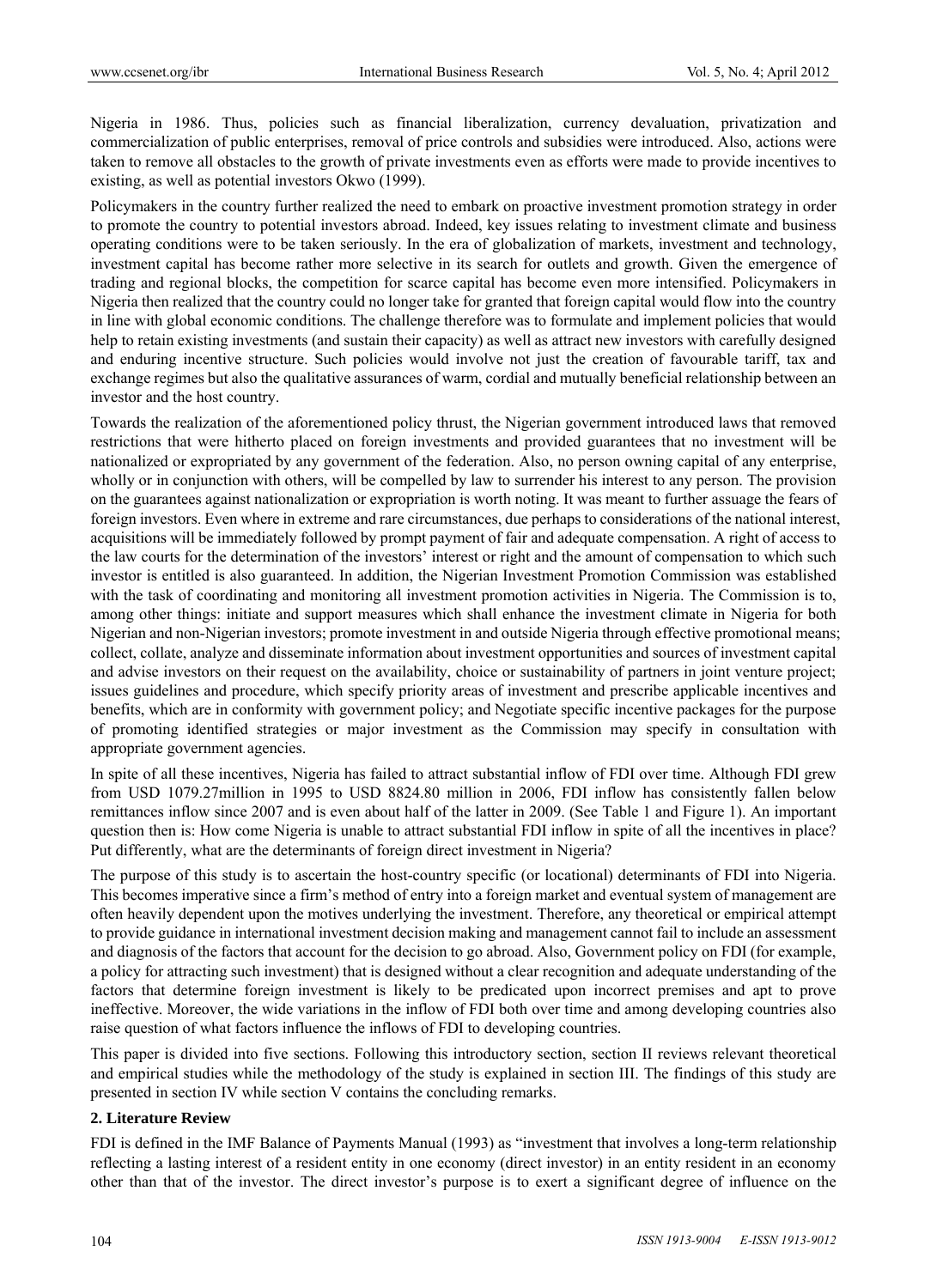management of the enterprise resident in the other economy". To the World Bank (2010), FDI is the net inflow of investment to acquire a lasting management interest (10 percent or more of voting stock) in an enterprise operating in an economy other than that of the investor. It is the sum of equity capital, reinvestment of earnings, other long-term capital, and short-term capital as shown in the balance of payments. WTO (1996) says that "FDI occurs when an investor based in one country (the home country) acquires an asset in another country (the host country) with the intent to manage that asset. The management dimension is what distinguishes FDI from Portfolio investment (PI) in foreign stocks, bonds, and other financial instruments. In most cases, the investor and the asset being managed abroad are business firms. In such cases, the investor is typically referred to as the "parent firm" and the asset as the "affiliate" or "subsidiary". Three main categories of FDI are identified by WTO (1996), namely: (a) Equity capital, which is the value of the Multinational Corporation (MNC)'s investments in shares of an enterprise in a foreign country; (b) reinvested earnings which are the MNC's share of affiliate earnings not distributed as dividends or remitted to the MNC: and (c) other capital which refers to short or long-term borrowing and lending of funds between the MNC's and the affiliate.

Root (1990) notes that FDI "is the distinctive feature" of MNC. Hence a theory of FDI is also a theory of MNC as an actor in the world economy. He further explains that FDI is the extension of an enterprise from its home country into a foreign host country and this extension involves the flow of capital, technology, and entrepreneurial skills to the host economy where they are combined with local factors in the production of goods for the local and/or export markets. This transfer of a "bundle" of factor services remains under the control of the investing (parent) firm, as do the subsequent production and marketing activities of the subsidiary in the host country. Dunning, (1993b) concurs that FDI involves the transfer of a package of resources (e.g., technology, management skills, organizational capacity and entrepreneurship) across national boundaries, the de jure governance of which continues to remain in the hands of the transferring firms or (in the case of a substantial local equity interest) is shared with the transferring firm. He defines MNC as an enterprise that engages FDI and "owns or controls value-adding activities in more than one country". In order words, "The usual mode of ownership and control is by FDI". Sodersten and Reed (1994) emphasize that for MNC to come into existence FDI must be in place and that the distinguishing feature of FDI is the exercise of control over decision-making in an enterprise located in one country by investors located in another.

Dunning (1993a) distinguishes between FDI and foreign indirect (or portfolio or contractual) investment. "Firstly, the former involves the transfer of a package of assets or intermediate products, which includes money, capital, management and organizational enterprise, technology, entrepreneurship and access to markets across boundaries; the latter involves only the transfer of money capital. Secondly, unlike arm's length trade in assets and intermediate products, foreign direct investment does not involve any change in ownership: in order words, the control of decision taking over the use of the transferred resources remains in the hands of the investing entity. Put another way, while the indirect exchange of assets and intermediate products is organized by the market, the direct exchange is administered by, and within, investing hierarchies".

Prakash and Assaf (2001), Hausmann and Fernandez-Arias (2000), Dadush et al. (2000), and Lipsey (2001) note that FDI, in sharp contrast to other forms of capital flows has proven to be resilient during financial crises, such as East Asian crisis of 1997-98, Mexican crisis of 1994-95 and the Latin American debt crisis of the 1980s. This resilience, among other benefits, makes many developing countries to favour FDI over other forms of capital. Hausmann and Fernandez-Arias (2000) further suggest that many host countries view international debt flows, especially of the short-term variety, as "bad cholesterol". "It (short-term lending from abroad) is driven by speculative considerations based on interest rate differentials and exchange rate expectations not on long-term considerations. Its movement is often the result of moral hazard distortions such as implicit exchange rate guarantees or the willingness of governments to bailout the banking system. It is the first to run for the exit in times of trouble and is responsible for the boom-burst cycles of the 1990s". FDI on the other hand is viewed as "good cholesterol" because it confers so many benefits and is thought to be "bolted down and cannot leave so easily at the first sign of trouble".

Dunning (1993b) identifies four main reasons prompting firms to undertake FDI. These are: "to acquire natural resources, the price of which (net of transportation costs) is lower and/or the quality is higher than in the investing country; to service foreign markets, particularly in the country in which the investment is being made; to restructure existing foreign value-added activities, so as to improve overall efficiency and change the range of products produced; and to acquire assets which might be complementary to existing assets, or competitive to them, so as to reduce risk, capture the economies of scale or synergy, or generally strengthen the acquiring firms' competitive position in national or world market." Based on these four main motives, Dunning (1993a), recognizes four types of multinational enterprises, namely: Resource seekers; Market seekers; Efficiency seekers; and Strategic asset or capability seekers.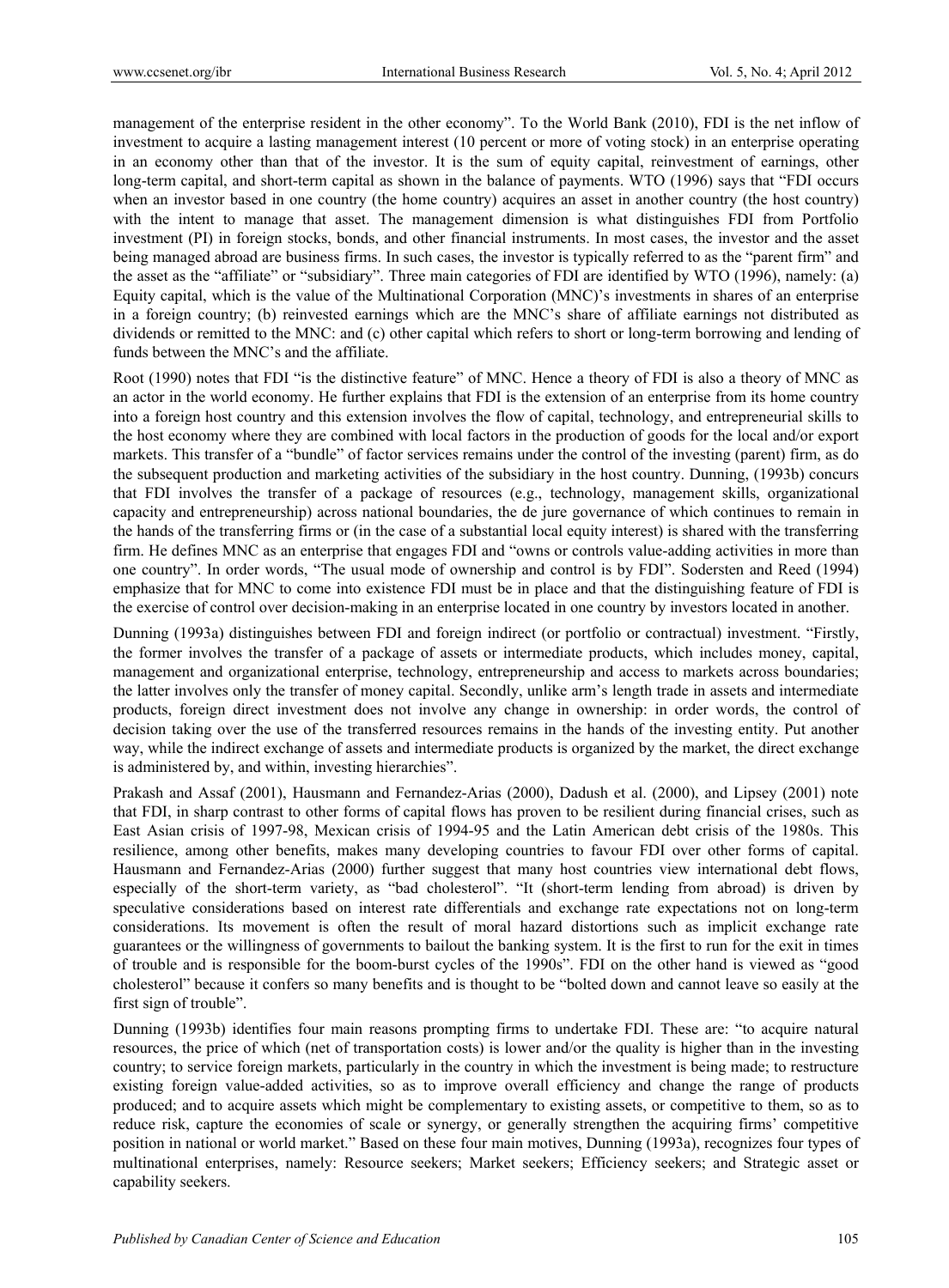Moreover, Dunning (1993a) posits that the theory of the determinants of FDI must explain the location of value-adding activities as well as the ownership and organization of these activities. Thus, it is imperative to follow and incorporate the theory of international resource allocation (factor endowments) and focus on the location of production. It also must include the theory of economic organization, which emphasizes ownership of that production and the ways in which the transactions relating to it are managed and organized.

Indeed, the determinants of FDI can be situated in many theories. These include: the Neoclassical Trade Theory, that posit that capital movement can be attributable to differences in capital returns (Aliber, 1970); the Proximity-Concentration Hypothesis or horizontal FDI model (Krugman, 1983; Brainard, 1993; Markusen, 1984; Ethier, 1986; Horstmann & Markusen, 1992); the product cycle (Vernon, 1966); the Factor-Proportions Hypothesis, theory of international fragmentation or vertical FD model (Helpman, 1984; Dixit & Grossman, 1982; Deardorff, 2001); the risk diversification model (Agmon & Lessard, 1977; Michel & Shaked, 1986); the Knowledge Capital Model (Markusen, 1997); Ownership advantages such as monopolistic advantage (Hymer, 1960; Kindleberger, 1969; Caves, 1971) and the Internalisation theory (Buckley & Casson, 1979; Swedenborg, 1979; Rugman, 1981; Hennart, 1982); as well as the Ownership, Locational and internalisation (OLI) model (Dunning, 1977; 1979; 2001). Moreover, Kojima (1973; 1978; 1982; 1990), and Kojima and Ozawa (1984) propound the macro-economic theory of FDI to explain which activities of firms are best undertaken in particular countries and that the distribution of value-added activity both within a country and between countries can only be explained in terms of comparative costs and benefits.

In line with the foregoing, many studies have empirically tested some of the variables identified by some of the theories mentioned above. In line with the OLI model, Dunning (1980) shows that location-specific variables (such as market size, transport costs, factor costs, political stability, trade barriers and infrastructure quality) are the main drivers of FDI inflow. Using Gross National Product (GNP) or Gross Domestic Product (GDP) as a measure of market size, Dunning (1980) examination of FDI determinants in US, that of Swedenborg (1979) in Sweden, Schneider and Frey (1985) of FDI into some 54 developing countries and Papanastassiou and Pearce (1990) study of FDI into UK demonstrate this variable to be positively and significantly associated with inward FDI. Papanastassiou and Pearce (1990) also show that GNP per capita positively influence FDI in UK while Root and Ahmed (1979) conclude that the rate of growth of GDP is a more significant discriminating factor than the size of the GDP. Swedenborg (1979) however finds GNP to be negatively, and sometimes significantly, related to inward FDI.

An important FDI issue concerns the motivation behind a firm's choice to service a foreign market through affiliate production instead of licensing arrangements or exporting. The justification has been found in the existence of firm-specific intangible assets (or ownership advantages) such as research and development (R&D), advertising expenditure, managerial skill and technology and firm size, etc. Caves (1974) and Swedenborg (1979) have shown these to be important determinants of FDI. Moreover, Brainard (1993) reveals that Proximity-Concentration Hypothesis and horizontal FDI model explain FDI determination. In addition, policy factors like corporate tax rates and tax concessions (Root & Ahmed, 1978; Rolfe et al., 1993; Bénassy-Quéré et al., 2001) and risk factors like market risk, the exchange rate and the interest rate (Cushman, 1988; Klein & Rosengren, 1994) empirically account for FDI inflow.

Asiedu (2002) is of the opinion that the determinants of FDI in one region may not be the same for other regions. In the same vein, the determinants of FDI in countries within a region may be different from one another and from one period to another. Also, Obwona (2001) shows that macroeconomic policy consistency and political stability are important drivers of FDI into Uganda while Hanson (2001**)** indicates that factor price differentials motivate FDI flows.

Aremu (1997) categorizes the various types of foreign investment in Nigeria into five: wholly foreign owned; joint ventures; special contract arrangements; technology management and marketing arrangements; and subcontract co-production and specialization. With respect to FDI determinants in Nigeria, Ekpo (1995) reports that political regime, real income per capita, rate of inflation, world interest rate, credit rating and debt service are the key explanatory factors. Odozi (1995) reveals the negative effects of macroeconomic policies on FDI inflow before the structural adjustment programme (SAP) in Nigeria. These macro-policies also led to the proliferation and growth of parallel markets and sustained capital flight in the country. Moreover, Anyanwu (1998) identifies change in domestic investment, change in domestic output or market size, indigenization policy, and change in openness of the economy as major determinants of FDI. He further notes that the abrogation of the indigenization policy in 1995 encourages FDI inflow into Nigeria. In addition, Oke (2001) shows that host country market size, openness of the economy to foreign trade, and political stability, positively affect FDI inflow to Nigeria while exchange rate, attractiveness of host country's domestic policies, domestic inflation rate, and physical infrastructure negatively influence realized FDI in the country between 1970 and 2000.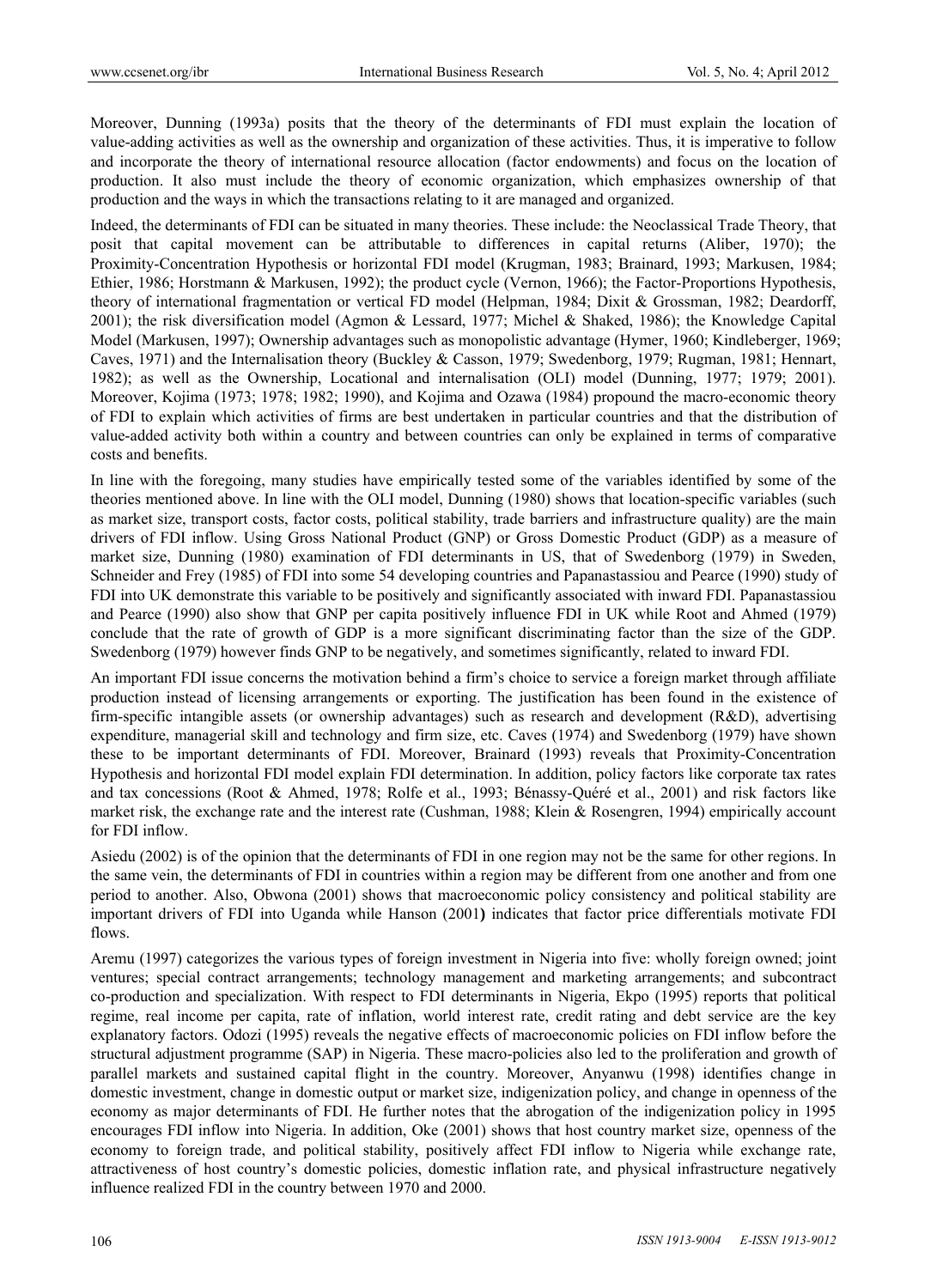## **3. Methodology**

In this study, we focus on the country-specific or locational determinants of FDI in Nigeria between 1975 and 2008. Employing the Generalized Method of Moments (GMM) estimation technique, we add a one period autoregressive (AR) term to the equation specification in order to account for serial correlation. To analyze a total of thirty three (33) time series observations involved during the estimation period, we use EViews 7 statistical package.

## *3.1 Specification of the Model*

The implicit form of the model of the locational determinants of FDI in Nigeria is specified as follows:

$$
LogFDI_{i} = \beta_{0} - \beta_{1}LogINF_{t} + \beta_{2}LogGDP_{t} + \beta_{3}LogINFDEV_{t} + \beta_{4}LogGOVEXP_{t} + \beta_{5}LogHCA_{t} - \beta_{6}LogPOLSTAB_{t} + \beta_{7}LogIEC_{t} + \beta_{8}LogEXCR_{t} + AR(1)
$$
\n(1)

In order to satisfy the order of condition for identification, we use the following instrumental variables:

 $LogFDI_{t-l}$ ;  $LogINF_{t-l}$ ;  $LogGDP_{t-l}$ ;  $LogINFDEF_{t-l}$ ;  $LogGOVEXP_{t-l}$ ;  $LogHCA_{t-l}$ ;  $LogPOLSTAB_{t-l}$ ;  $LogIEC_{t-l}$ ;  $LogEXCR_{t-1}$ .

Where,  $FDI$  = Foreign direct investment;  $INF$  = Inflation rate;  $GDP$  = Gross domestic product;  $INFDEV$  = Infrastructural development; *GOVEXP* = Government expenditure; *HCAP* = Human capital development; *POLSTAB* = Political stability; *IEC* = Index of energy consumption; *EXCR*= Exchange rate.We expect 'a priori', *β2*, *β3*, *β4*, *β5*,  $β<sub>6</sub>$ , and  $β<sub>7</sub> > 0$  while  $β<sub>1</sub>$  and  $β<sub>8</sub> < 0$ . In order words, all the independent variables, except inflation rate and exchange rate, are expected to positively influence FDI.

### *3.2 The Variables*

DOMESTIC INFLATION RATE (INF): A high rate of inflation is an indication of macroeconomic instability and of the failure of the government to manage the economy (Fisher, 1993). Inflation beyond certain threshold will contract private investments (including foreign) by increasing risk and distorting price signals in the economy. (Dornbusch & Reynoso, 1989). Foreign investors seek economic stability as assurance for their investments. A negative relationship is thereby hypothesized to exist between levels of FDI and inflation rate.

GROSS DOMESTIC PRODUCT (GDP): The market size is an important 'pull' factor since a large market size potentially leads to increase in demand for products and services offered by foreign investors (Dunning, 1993a). Following Asiebu (2002) and Erdal and Tatoglu (2002), we use Gross Domestic Product (GDP) as a measure of the market size and postulate a positive relationship between FDI and GDP.

INFRASTRUCTURAL DEVELOPMENT (INFDEV): Foreign investors would prefer a host country with a good infrastructure, which will facilitate communication, transportation and distribution, and impact positively on returns on investments (Asiedu, 2002; Erdal & Tatoglu, 2002; Jenkins & Thomas, 2002). We expect a positive relationship between infrastructure development and FDI.

HUMAN CAPITAL DEVELOPMENT (HCAP): The importance of education to economic growth is proxied by the ratio of secondary and tertiary institution enrolment in the population. Following Balasubramanyan, Mohammed, and Sapsford (1996), we expect a direct relationship between human capital and FDI.

POLITICAL STABILITY: It is widely acknowledged that when a country is politically stable its economy will grow and development will be enhanced. An unstable political climate will have the opposite effect in addition to discouraging investments, both local and foreign. We use dummy variable to capture periods without coups d'état in this study. We expect a direct relationship between the measure and FDI.

INDEX OF ENERGY CONSUMPTION (IEC): Given the availability of data we use electric power consumption as a proxy for this variable. The variable is measured as per capita electricity power consumption.

FOREIGN EXCHANGE RATE (EXCR): An overvalued exchange rate or highly distorted foreign exchange rate is expected to discourage exports and negatively affect FDI. Frost and Stein (1989) indicate that the values of the US dollar and the propensity of foreign firms to invest in the US are negatively and significantly related since the former alter relative wealth across nations.

## **4. Research Findings**

From the GMM result in Table 2, we obtained the following:

 $LogFDI_t = 16.11 + 0.16LogINF_t - 0.16LogGDP_t - 1.98LogINFDEV_t + 0.94 LogGOVEXP_t + 1.21LogHCA_t + 0.16LogFIDEV_t$  $0.65LogPOLSTAB<sub>t</sub> + 0.74LogIEC<sub>t</sub> + 0.19LogEXCR<sub>t</sub> - 0.48AR(1) +  $\mu_t$$ 

The results of the GMM as presented in Table 2 below show that *Log(GOVEXP)* (the index of government expenditure and of fiscal policy), *Log(IEC)* (Index of energy consumption), and *POLSTAB* (indicator of political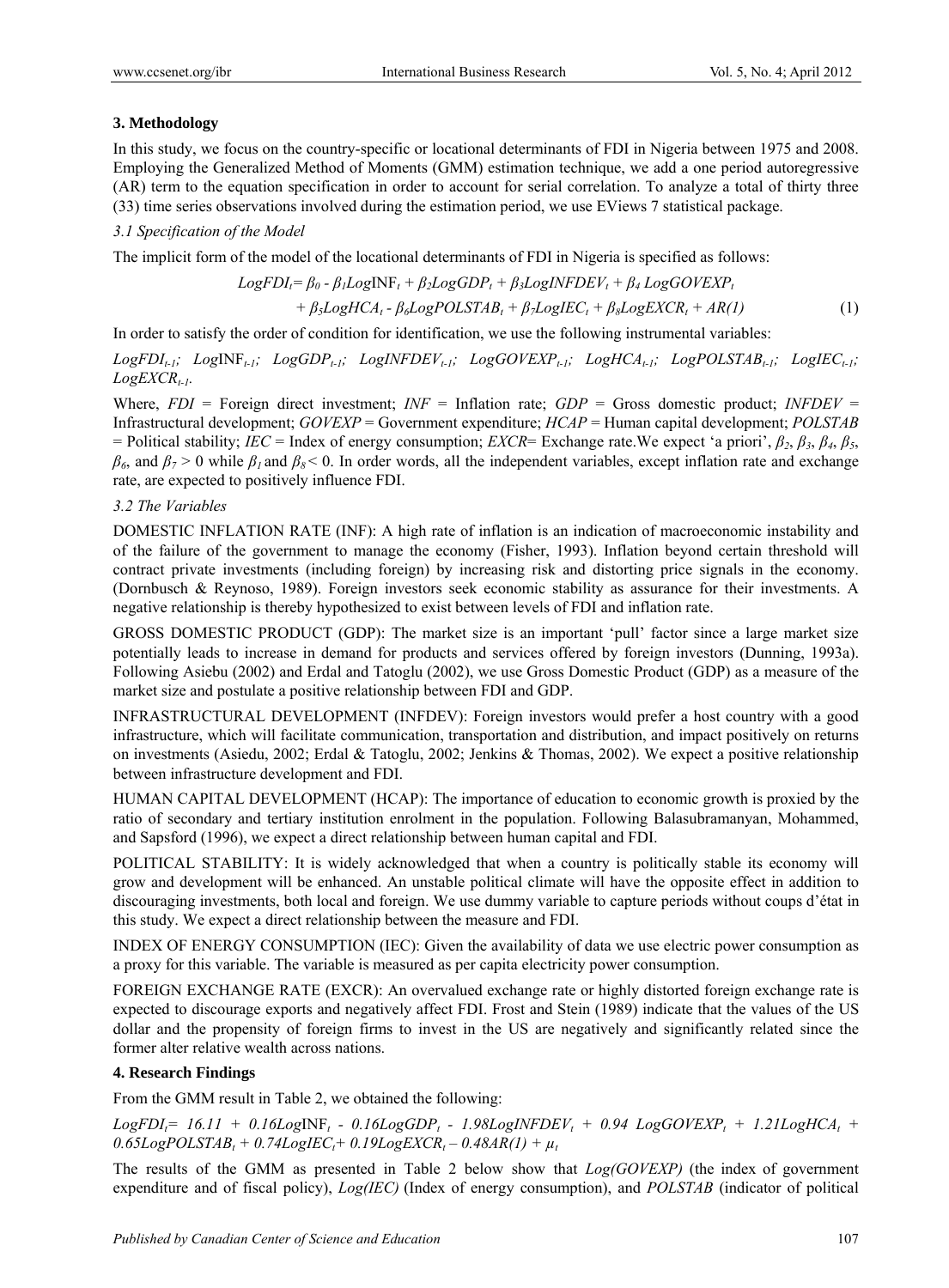stability) are positive and significant predictors of FDI in Nigeria at 5 percent significance level during the period under consideration. The parameter estimates thus comply with the 'a priori' expectations of a positive relationship between FDI and each of these variables. It is not surprising that power availability, government expenditure and a stable polity will enhance FDI in a country that is still hugely driven by the public sector. All the remaining explanatory variables however are insignificant determinant of FDI at 5 percent level and only the indicator of human capital is rightly signed among them. Both Inflation and exchange rate enter with a negative sign while the indicator of market size (GDP) and the index of infrastructure enter with negative sign. It is indeed surprising and paradoxical that market size and infrastructure negatively influenced FDI while inflation rate and exchange rate have positive influence. It perhaps could mean that both rate of inflation and exchange rate have not reached the threshold that discourages FDI while both GDP and infrastructure are too low to attract FDI into the country.

The results further show that the coefficient of determination  $(R^2)$  value is high at 0.94 and is statistically different from zero. Thus, over 94 % of the variations in FDI can be attributed to variations in the independent variables. Moreover, the J statistic of almost zero means that the model is well specified.

#### **5. Conclusion**

In this paper, we examine country specific or locational determinants of FDI in Nigeria. The results of the GMM as employed in this study the index of government expenditure, index of energy consumption, and the indicator of political stability are positive and significant predictors of FDI in Nigeria at 5 percent significance level from 1975 to 2008. Inflation, exchange rate, market size, index of infrastructure and the indicator of human capital are not significant determinant of FDI, although the latter is rightly signed. The result indicated that there is a very strong and positive correlation between the explanatory variables and FDI as indicated by the coefficient of determination of 94 %. It is recommended that guided training and integration be given to the human resources of the country to enable them to contribute positively to economic growth wherever they find themselves employed either with foreign or with indigenous firms and whichever sector they are in. The power sector may be further liberalized to allow for its more positive impact on FDI. Greater policy sensitivity towards infrastructural development is needed so that the cost of doing business in Nigeria can be significantly reduced thereby increasing the inflow of FDI into the country. The need for improvement in infrastructure in the country cannot be overemphasized.

#### **References**

Adeseyoju, A. (2001, October 1). Attracting foreign investors to Nigeria. *Daily Times Newspaper*, pp. 31.

Agmon, T., & Lessard, D. R. (1977). Investor recognition of corporate international diversification. Journal *of Finance, 32* (September), 1049-55*.* http://dx.doi.org/10.2307/2326511

Aliber, R. Z. (1970). A Theory of Direct Foreign Investment. In C. Kindleberger (Ed.), *The International Corporation*. Cambridge. MA: MIT Press.

Anyanwu, J. C. (1998). An econometric investigation of the determinants of foreign direct investment in Nigeria: Rekindling investment for economic development in Nigeria. *Selected papers in Annual conference*, Nigerian Economic Society, Ibadan.

Aremu, J. (2000, October 9). Forty years of flow of foreign direct investment into Nigeria: Too many defect. *Financial Standards Newspaper*, pp. 38-39.

Aremu, J. A. (1997). Foreign private investment: Determinants, performance and promotion. *CBN Bulletin*, 108-112.

Asiedu, E. (2002). On the determinants of foreign direct investment to developing countries: Is Africa different. *World Development, 30*(1), 107-19. http://dx.doi.org/10.1016/S0305-750X(01)00100-0

Balasubramanyan, V. N., Mohammed, A. S., & Sapsford, D. (1996). Foreign direct investment and growth in EP and IS countries. *Economic Journal, 106*, 92-105. http://dx.doi.org/10.2307/2234933

Brainard, S. L. (1993). An empirical assessment of the proximity concentration trade off between multinational sales and trade. *NBER Working Paper* No. 4580. http://www.nber.org/papers/w4580.pdf

Buckley, P. J., & Casson, M. (1976). *The Future of the Multinational Enterprise*. London: Macmillan.

Caves, R. E. (1971). International corporations: the industrial economics of goreign investment. *Economica, 38*, 1-27. http://dx.doi.org/10.2307/2551748

Cushman, D. O. (1988). Exchange-rate uncertainty and foreign direct investment in the United States. *Weltwirtschaftliches Archiv*, Bd. 124, H. 2, pp. 322-336. http://dx.doi.org/10.1007/BF02706782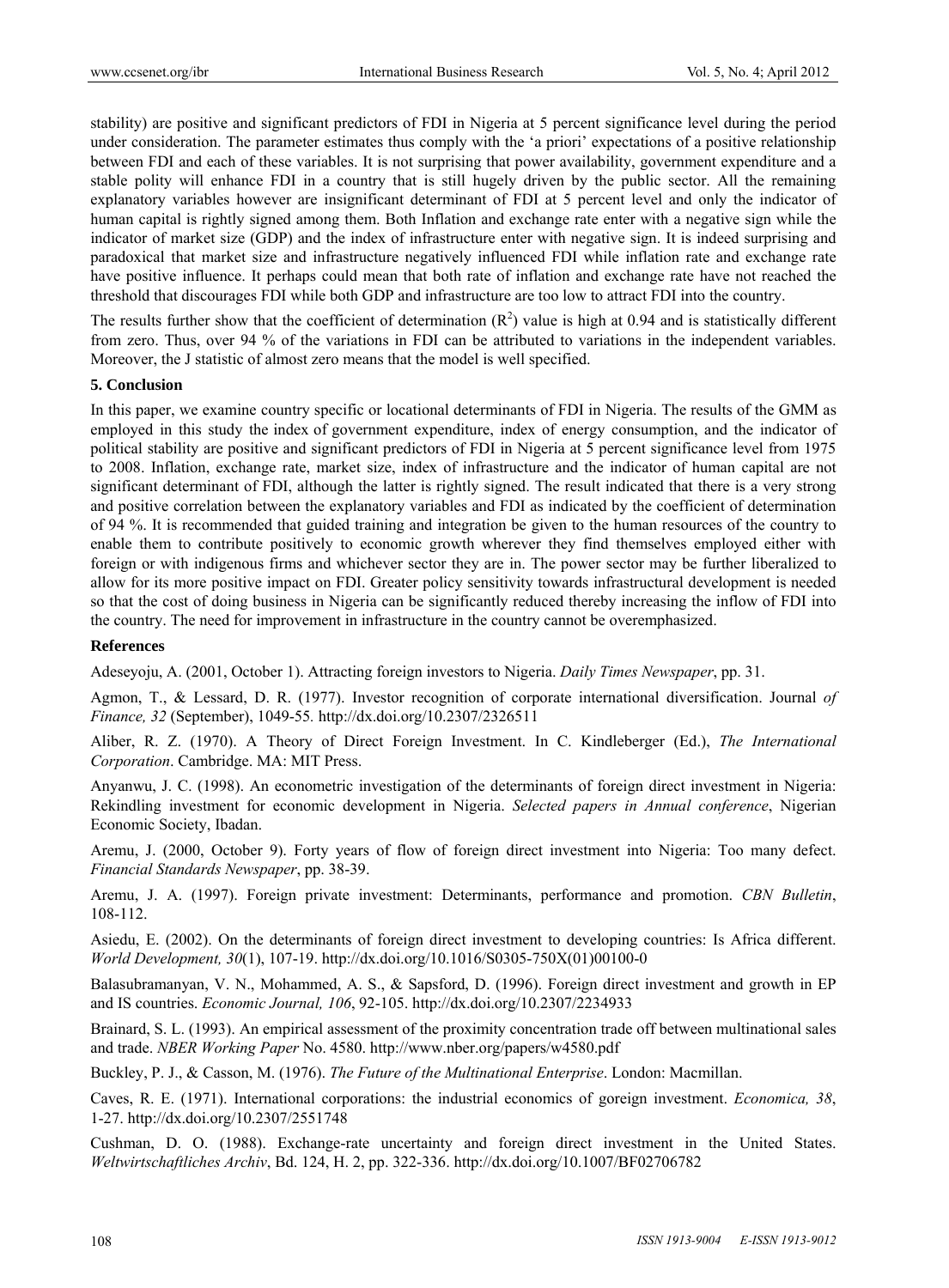Dadush, U., Dasgupta, D., & Ratha, D. (2000). The role of short-term debt in recent crises. *Finance and Development, 37* (4), 54-57. http://www.imf.org/external/pubs/ft/fandd/2000/12/dadush.htm

Deardorff, A. V. (2001). Fragmentation in simple trade models. *North American Journal of Economics and Finance, 12*, 121-137. http://dx.doi.org/10.1016/S1062-9408(01)00043-2

Dixit, A. K., & Grossman, G. M. (1982). Trade and protection with multistage production. *Review of Economic Studies, 49*, 583-594. http://dx.doi.org/10.2307/2297288

Dornbusch, R., & Reynoso, A. (1989). Financial factors in economic development. *American Economic Review Papers and Proceedings, 79*(2), 204-209. http://dx.doi.org/10.2307/2534470

Dunning, J. H. (1977). Trade, location of economic activity and the MNE: A search for an eclectic approach. In B. Ohlin et al. (Eds.), *The International Allocation of Economic Activity* (pp. 395-418). London: Holmes and Meier.

Dunning, J. H. (1979). Explaining the changing pattern of international production: in defence of the eclectic theory. *Oxford Bulletin of Economics and Statistics, 41*, 269-296. http://dx.doi.org/10.1111/j.14680084.1979.mp41004003.x

Dunning, J. H (1980). Toward an eclectic theory of international production: Some empirical tests. *Journal of International Business Studies*, *11*(1), 9-31. http://dx.doi.org/10.1057/palgrave.jibs.8490593

Dunning, J. H. (1993a). *Multinational Enterprises and the Global Economy*. Edinburgh Gate, England: Addison Wesley Longman Ltd.

Dunning, J. H. (1993b). Introduction: The Nature of Transnational Corporations and their Activities. In J. R. Dunning (Ed.), *The Theory of Transnational Corporations* (Vol. 1 pp. 1-16). London and New York: Routledge.

Ekpo, A. H. (1995). Foreign direct investment in Nigeria: Evidence from time series data. *CBN Economic and Financial Review, 35*(1), 59-78.

Erdal, F., & Tatoglu, E. (2002). Locational determinants of foreign direct investment in an emerging market economy: Evidence from Turkey. *Multinational Business Review, 10*(1), 21-27. http://www.econturk.org/Turkisheconomy/fuatekrem.pdf

Ethier, W. (1986). The multinational firm. *Quarterly Journal of Economics, 101*, 805-833. http://dx.doi.org/10.2307/1884179

Eviews. (2010). EViews 7.0 Enterprise Edition Quantitative Micro Software, LLC, Irvine, CA.

Fisher, S. (1993). The role of macroeconomic factors in growth. *Journal of Monetary Economics, 32* (3), 458-512.

Froot, K. A., & Stein, J. C. (1991). Exchange rates and foreign direct investment: An imperfect. capital markets approach. *The Quarterly Journal of Economics, 106*(4), 1191-1217. http://dx.doi.org/10.2307/2937961

Green, R. T., & Cunningham, W. H. (1975). The determinants of U.S. foreign investment: An empirical examination. *Management InternationaSl Review*, *15*(2/3), 113-120. http://www.jstor.org/stable/40227213

Hanson, G. H. (2001). Should countries promote foreign direct investment? *UNCTAD Discussion Paper No. 9 Feb.* http://www.unctad.org/en/docs/pogdsmdpbg24d9.en.pdf

Hausmann, R., & Fernandez-Arias, E. (2000). Foreign direct investment: Good cholesterol?. *IDB Working Paper*  No. 348. http://dx.doi.org/10.2139/ssrn.1817215

Helpman, E. (1984). A simple theory of trade with multinational corporations. *Journal of Political Economy, 92*, 451-471. http://dx.doi.org/10.1086/261236

Hennart, J. F. (1982). *A Theory of Multinational Enterprise.* Ann Arbor: University of Michigan Press.

Hood, N., & Young, S. (1979). *The Economics of Multinational Enterprise.* London: Longman,

Horstmann, I. J., & Markusen, J. R. (1992). Endogenous market structures in international trade (natura facit saltum). *Journal of International Economics, 32*, 109-129. http://dx.doi.org/10.1016/0022-1996(92)90038-L

Hymer, S. H. (1976). *The International Operations of National Firms: A Study of Direct Investment.* Cambridge, MA: MIT Press.

Jenkins, C., & Thomas, L. (2002). Foreign Direct Investment in Southern Africa: Determinants, Characteristics and Implications For Economic Growth and Poverty Alleviation. http://www.csae.ox.ac.uk/reports/pdfs/rep2002-02.pdf

Jones, R. W., & Kierzkowski, H. (2005). International fragmentation and the new economic geography. *The North American Journal of Economics and Finance, 16*(2), 255-269. http://dx.doi.org/10.1016/j.najef.2004.11.005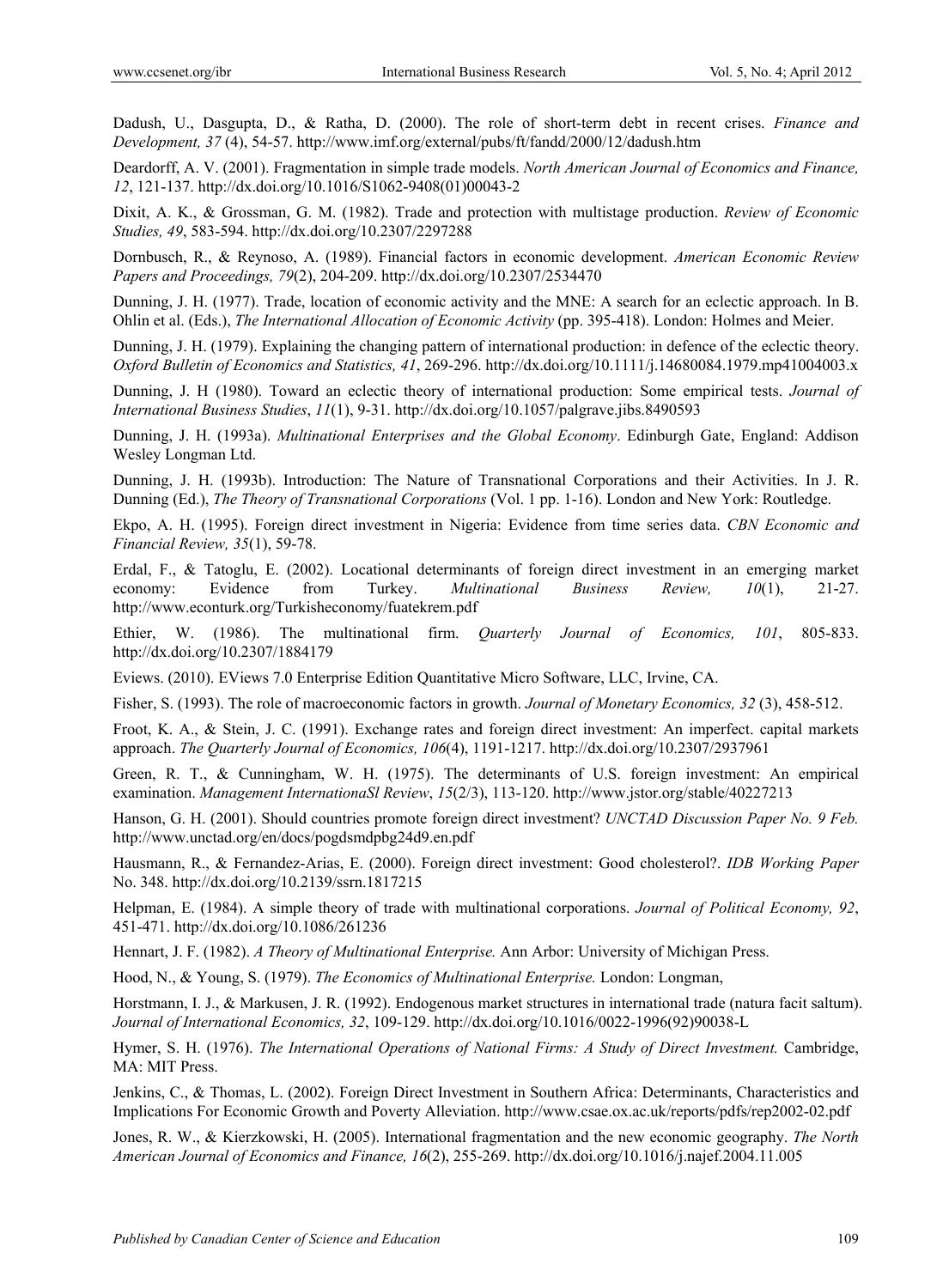Kindleberger, C. P. (1969). *American Business Abroad: Six Lectures on Foreign Direct Investment.* New Haven: Yale University Press.

Klein, M. W., & Rosengren, E. (1994). The real exchange rate and foreign direct investment in the United States : Relative wealth vs. relative wage effects. *Journal of International Economics, 36*(3-4), 373-389. http://dx.doi.org/10.1016/0022-1996(94)90009-4

Kojima, K. (1973). Reorganization of north-south trade: Japan's foreign economic policy for the 1970's. *Hitosubashi Journal of Economics, 13*(February), 1-28. http://hermesir.lib.hitu.ac.jp/rs/bitstream/10086/8012/1/HJeco0130200010.pdf

Kojima, K. (1978). *Direct Foreign Investment: A Japanese Model of Multinational Business Operations*. London: Croom Helm.

Kojima, K. (1982). Macroeconomic versus international business approach to foreign direct investment. *Hitosubashi Journal of Economics, 23*(1), 1-19. http://hermesir.lib.hitu.ac.jp/rs/bitstream/10086/7932/1/HJeco0230100010.pdf

Kojima, K., & Ozawa, T. (1984). Micro and macro economic models of foreign direct investment: Towards a synthesis. *Hitosubashi Journal of Economics, 25*(2). 1-20. http://hdl.handle.net/10086/7907

Krugman, P. R. (1983). The "New Theories" of International Trade and the Multinational Enterprise. In C. P. Kindleberger & D. B. Audretsch (Eds.), *The multinational corporation in the 1980s*. Cambridge, MA: MIT Press.

Lim, D. (1983). Fiscal incentives and direct foreign investment in less developed countries. *Journal of Development Studies, 19*(2), 207-212. http://dx.doi.org/10.1080/00220388308421859

Lipsey, R. E. (2001). Foreign direct investors in three financial crises. *NBER Working Paper* No. 8084. National Bureau of Economic Research, Cambridge, MA. http://www.nber.org/papers/w8084.pdf

Markusen, J. R. (1997). Trade versus investment liberalisation. *NBER Working Paper* No.6231. National Bureau of Economic Research, Cambridge, MA.

Markusen, J. R. (1984). Multinationals, multi-plant economies, and the gains from trade. *Journal of International Economics, 16*, 205-266. http://dx.doi.org/10.1016/S0022-1996(84)80001-X

Michel, A., & Shaked, I. (1986). Multinational corporations versus domestic corporations financial performance and characteristics. *Journal of International Business Studies, 16*. 89-106. http://dx.doi.org/10.1057/palgrave.jibs.8490435

Obwona, M. B. (2001). Determinants of FDI and their impacts on economic growth in Uganda. *African Development Review, 13*(1), 46-80. http://dx.doi.org/10.1111/1467-8268.00030

Odozi, V. A. (1995). An overview of foreign investment in Nigeria 1960-1995. *Occasional Paper No. 11*. Research Department, Central Bank of Nigeria.

Oke, B. O. (2001). The Determinants of Foreign Direct Investments in Nigeria. (Unpublished MSc Finance Dissertation). University of Lagos, Nigeria.

Okwo, E. (1999, July 9). Agency unfolds Nigeria's quest for investment, promotional strategies. *The Guardian*, pp. 21-22.

Olewuenyi, E. (2000, January 9). Business without borders. *Financial Standards Newspaper*, pp. 20-21.

Papanastassiou, M., & Pearce, R. D. (1990). Host Country Characteristics and the Sourcing Behaviour of U.K Manufacturing Industry. University of Reading, Department of Economics. *Discussion Papers in International Investment and Business Studies*, Series B. Vol II. No. 140.

Prakash, L., & Assaf, R. (2001). How beneficial is foreign direct investment for developing countries. *Finance and Development, 38*(2), 7-9. http://www.imf.org/external/pubs/ft/fandd/2001/06/loungani.htm

Root, F. R. (1990). *International Trade and Investment* (5th ed.) (pp. 425-469). South Western Publishing Co.

Root, F. R., & Ahmed, A. A. (1979). Empirical determinants of manufacturing direct foreign investment in developing countries. *Economic Development and Cultural Change, 27*(4), 751-767. http://dx.doi.org/10.1086/451139

Rugman, A. M. (1981). *Inside the Multinationals*. London: Croom Helm.

Schneider, F., & Frey, B. S. (1985). Economic and political determinants of foreign direct investment. *World Development, 13*(2), 161-75. http://dx.doi.org/10.1016/0305-750X(85)90002-6

Sodersten, B., & Reed, G. (1994). *International Economics* (3rd ed.). London: Macmillan Press Ltd.